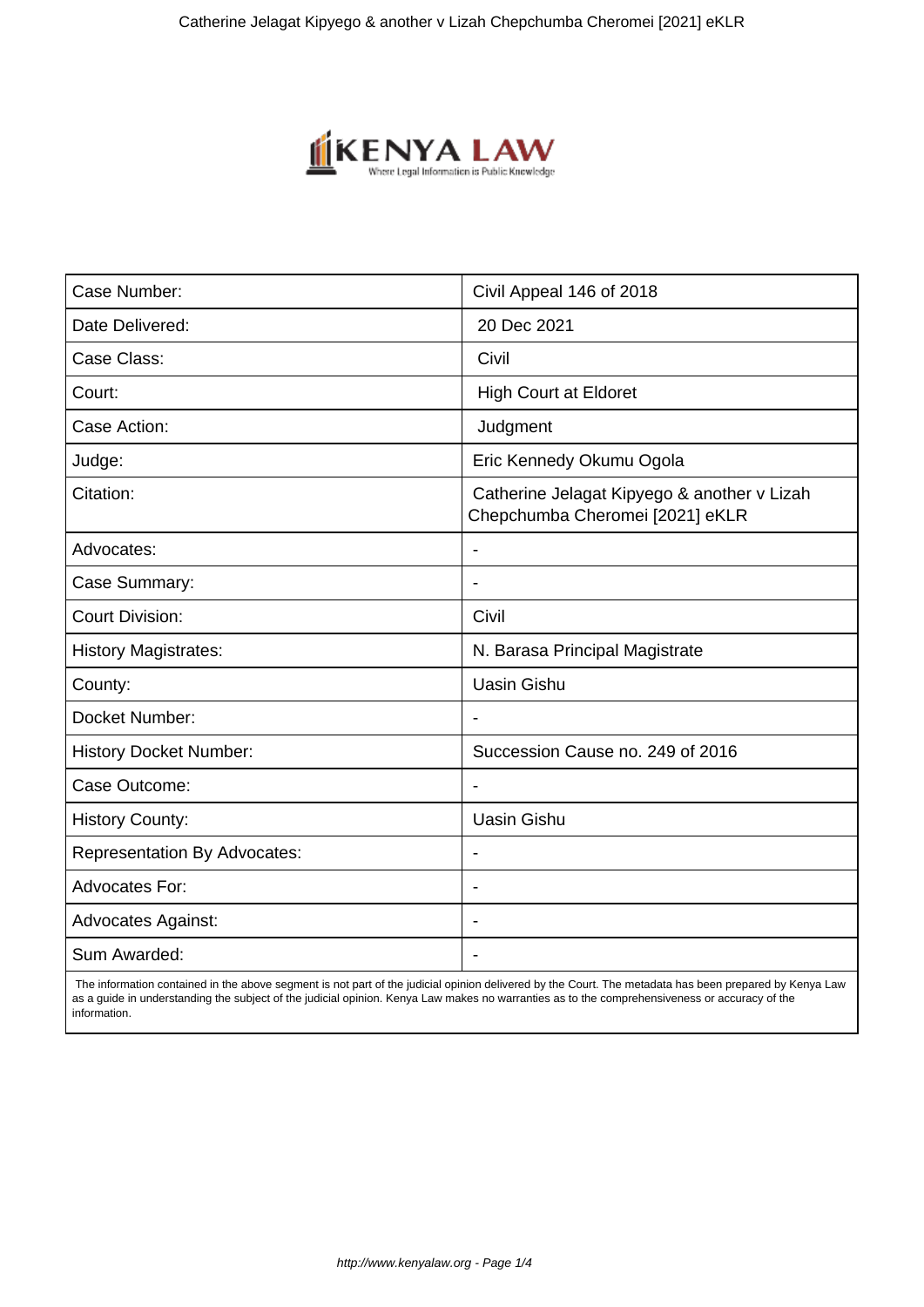## **REPUBLIC OF KENYA**

## **IN THE HIGH COURT OF KENYA**

### **AT ELDORET**

#### **CIVIL APPEAL NO. 146 OF 2018**

**CATHERINE JELAGAT KIPYEGO……………...…....…….1ST APPELLANT**

**JACKSON KIPROP KIBOSS………………….….......…...….2ND APPELLANT**

## **VERSUS**

## **LIZAH CHEPCHUMBA CHEROMEI…………..........…….….RESPONDENT**

*(Being an appeal from the Ruling of Principal Magistrate Hon. N. Barasa in Eldoret Succession Cause no. 249 of 2016 delivered on 25th October 2018)*

## **JUDGMENT**

1. The Appellants lodged an appeal challenging the decision of Hon. N Barasa delivered on 25<sup>th</sup> October 2018 in Eldoret Succession Cause No. 249 of 2016.

2. The Respondent filed a petition by way of a cross petition to be issued with a grant of letters of administration intestate of the estate of the deceased. The petition was based on the grounds that she was a wife to the deceased and that her children were dependants of the deceased. After considering the submissions and pleadings of the parties, the trial court found that the applicant was a presumed wife and her children were dependants. They were to be enjoined as Co-Administrators of the deceased.

3. The Appellants being aggrieved with the said ruling entirely appealed against it vide Memorandum of Appeal dated  $21<sup>st</sup>$ November 2018. The grounds of appeal can be consolidated into two:

**1. Whether the trial court erred in finding that there was a presumed marriage between the deceased and the Respondent.**

**2. Whether the Respondent and her two children are dependants under section 29 of the law of succession act.**

#### **APPELLANTS' CASE**

4. The Appellants filed submissions on  $25<sup>th</sup>$  May 2021. The Appellants submitted that the trial court erred in finding that the Respondent was a wife by virtue of cohabitation. They cited **Hortensiah Wanjiku Yawe vs Public Trustee (1976) eKLR** on the conditions that should be satisfied for presumption of marriage to arise, and submitted that the Respondent failed to prove that the conditions were satisfied.

5. The Appellants contended that the Respondent did not prove dependency as there is no proof that the deceased supported her and her children until his death as there are extended periods of time where evidence of provision was not given. They challenged the finding of the court that the children were dependants based on the birth certificate. They cited section 12 of the Births and Death Registration Act on the same.

6. The Appellants submitted that the trial magistrate failed to appreciate that the Respondent supported her petition by relying on the Assistant Chief's letter from Kong'asis sub-location instead of the Chief's letter. They cited **re Estate of Stanley Mathenge Ruriga (Deceased) [2018] eKLR** and contended that the improper letters were used in making the petition and thus the Respondent was wrongfully made an administrator.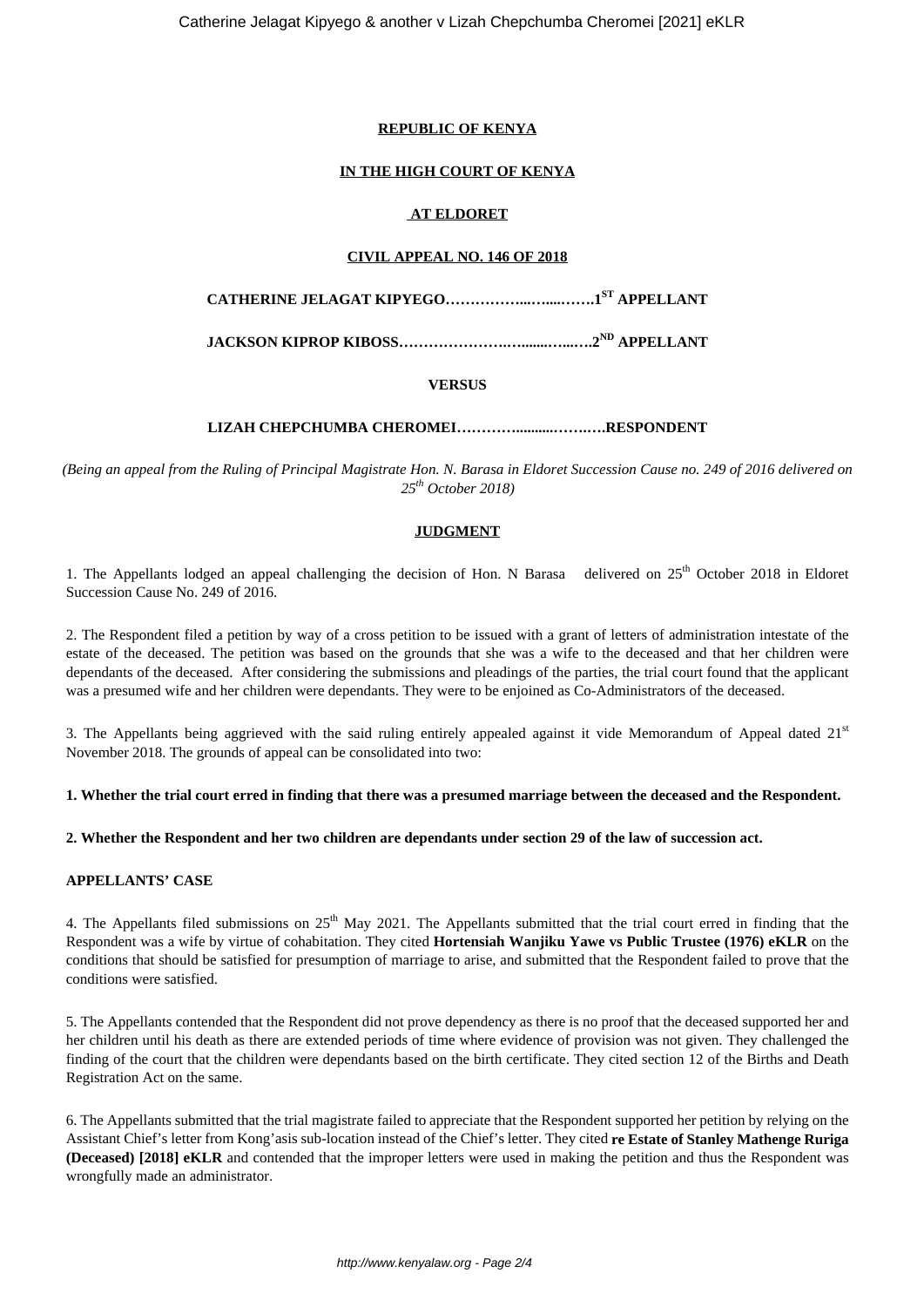#### **RESPONDENT'S CASE**

7. The Respondent filed submissions on  $15<sup>th</sup>$  September 2021. She submitted that she satisfied the trial court that there was long cohabitation and that she was married to the deceased. Further it was submitted that there was no reliance on the Chief's letter in determining the existence of marriage.

8. The Respondent cited article 53 (2) of the Constitution of Kenya and section 4 (2) and 3 (b) of the Children's' Act in support of the submission that the birth certificates before the court were proof that the deceased was the father of her children.

## **DETERMINATION**

9. Upon consideration of the pleadings and the rival submissions of the parties herein, I identified the following issues for determination;

**1. Whether there was a presumed marriage between the Respondent and the deceased.**

**2. Whether the Respondent and children were dependants under section 29 of the Law of Succession Act.**

#### **WHETHER THERE WAS A PRESUMED MARRIAGE**

10. In the case of **Joseph Gitau Githongo vs Victoria Mwihaki (2014) eKLR**, the court stated as follows:

**"It (presumption of marriage) is a concept born from an appreciation of the needs of the realities of life when a man and woman cohabit for a long period without solemnizing that union by going through a recognized form of marriage, then a presumption of marriage arises. If the woman is left stranded either cast away by the "husband", or otherwise he dies, occurrence which do happen, the law subject to the requisite proof, bestows the status of "wife" upon the woman to enable her to qualify for maintenance or a share in the estate of her deceased "husband"**

11. The principle of presumption of marriage as at the time of the trial court's decision was that cohabitation leads to the rise of a presumption of marriage for maintenance purposes in this instance.

15. In the premises an evaluation on what the threshold for a presumed marriage was at the time the court made its findings is necessary. The Court of Appeal in **Phylis Njoki Karanja & 2 Others vs Rosemary Mueni Karanja & Another NRB Civil Appeal No. 313 of 2001 [2009] eKLR**, sets out the threshold as follows;

**Before a presumption of marriage can arise a party needs to establish long cohabitation and acts of general repute; that long cohabitation is not mere friendship or that the woman is not a mere concubine but that the long cohabitation has crystallized into a marriage and it is safe to presume the existence of a marriage. We are of the view that since the presumption is in the nature of an assumption it is not imperative that certain customary rites be performed.**

On the issue of the Chief's letter, I find that the Assistant Chief's letter is sufficient for the purpose of ensuring the right party files the succession.

## **WHETHER THE RESPONDENT AND CHILDREN ARE DEPENDANTS**

16. The Respondent produced birth certificates as proof of the issues arising from the presumed marriage. Section 12 of the Births and Deaths Registration Act provides that no person shall be entered in the register as the father of any child except either at the joint request of the father and mother or upon the production to the registrar of such evidence as he may require that the father and mother were married according to law or in accordance to certain customs.

17. Courts have held that a birth certificate is not sufficient proof of paternity. The Appellants' position in the trial court was that the Respondents' children were not defendants thus the burden of proof was on them to rebut the evidence of the Respondent herein. A DNA test would have proven the same but none was requested by the Appellants. The burden of proof shifted to the